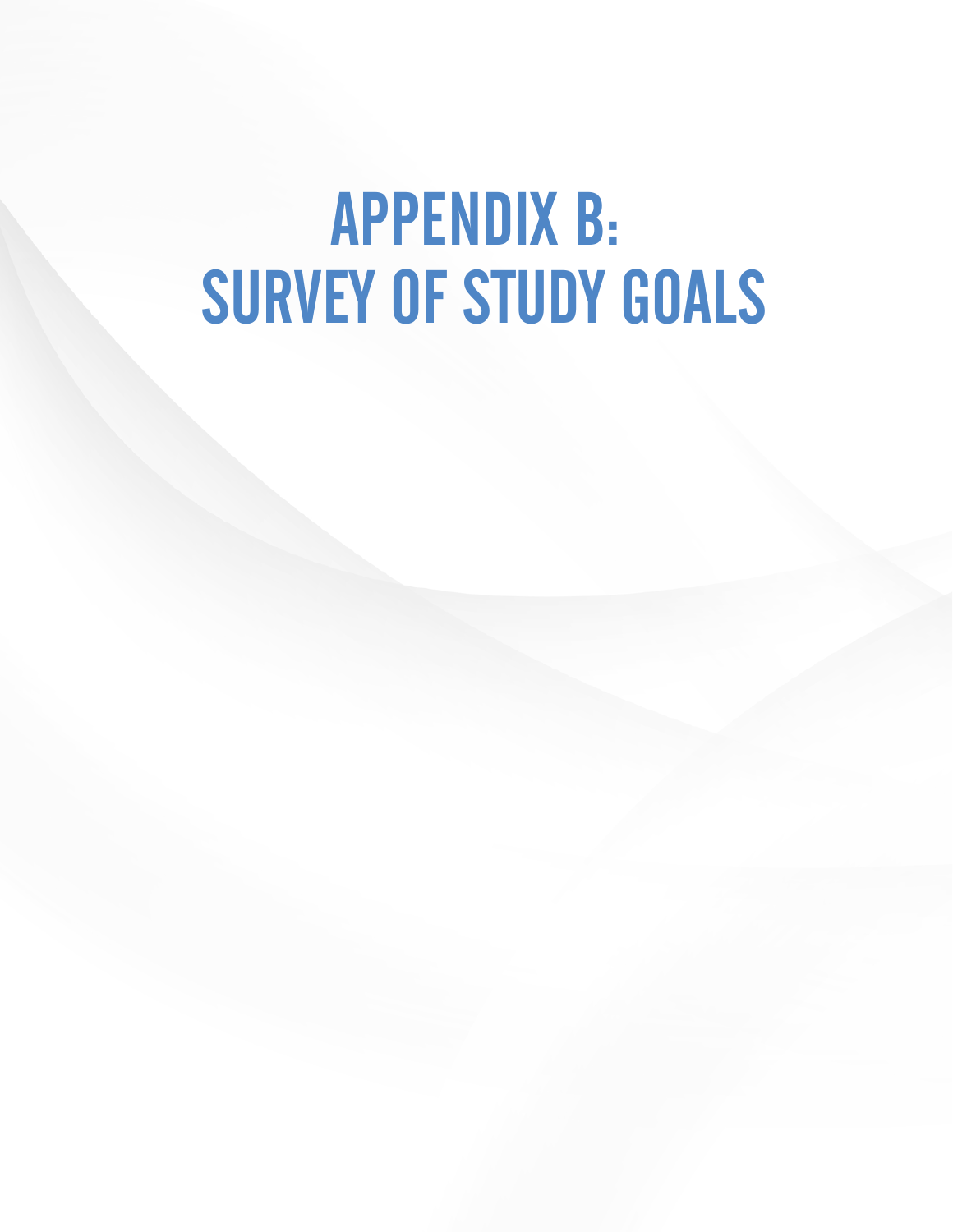

### B.1 INTRODUCTION

The Kentucky Statewide Corridor Plan (SWCP) supports KYTC's mission, performance targets, current and future long-range transportation plans and future Six-Year Highway Plans. The development of SWCP was consistent with general long-range planning requirements and procedures. During the development of SWCP, the first task was to establish study goals. Based on KYTC's needs and preliminary comments provided by the Project Team (KYTC Central Office, KYTC Highway District Office planning representatives, and MPO/ADD representatives), four draft goals were established:

- **Goal #1:** To identify current and future statewide needs in terms of corridor performance including mobility, accessibility, and safety;
- **Goal #2**: To prioritize statewide and regional corridors with the greatest potential to reduce travel time, improve system reliability, improve safety, and promote economic development;
- **Goal #3:** To develop practical visions for the most impactful corridors. These visions will identify intermediate (2030) and long-term (2045) transportation needs, planned improvements, and improvement strategies for staged implementation (intermediate and long-term) based on expected corridor performance; and
- **Goal #4:** To gather input from key stakeholders, planning partners, and the public. Study goals, methods, and findings will be presented throughout the planning process in a straight-forward manner.

A dedicated online survey was developed to seek input and feedback from the Project Team on draft study goals. The online survey listed four draft goals and asked survey participants to vote on whether each goal should be included in the SWCP. The survey also allowed survey participants to provide additional comments in comment boxes. **Figure B.1** shows the online survey page.

This appendix focuses on reviewing the survey. KYTC finalized the study goals based on collected survey data. The final study goals are described in **Chapter 2**.



#### **Figure B.1 – Study Goals Online Survey Page**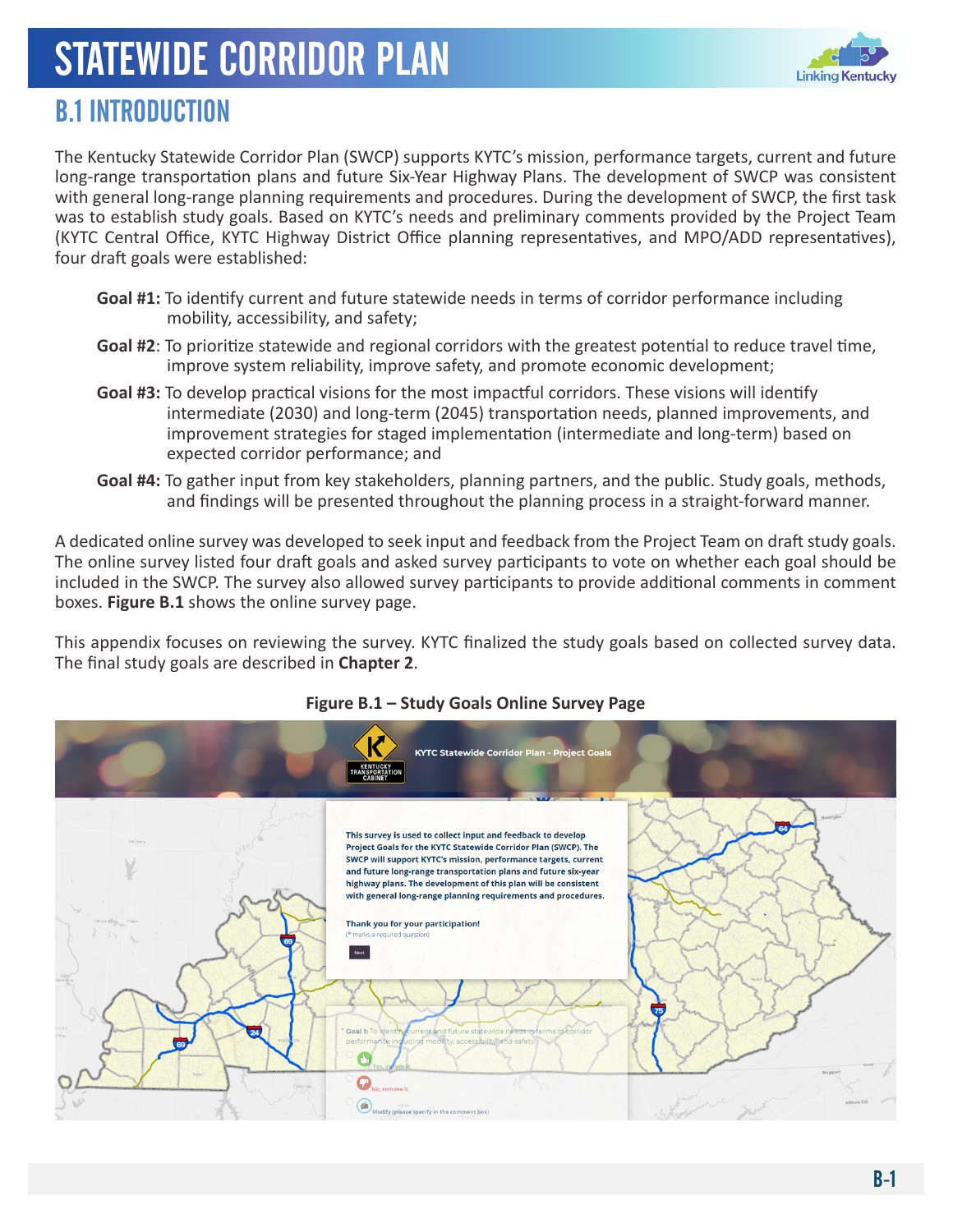

### B.2 SURVEY OVERVIEW

The official survey link was distributed to the Project Team on October 23rd, 2019. The survey was closed on October 30th, 2019. A total of 38 responses were collected with an overall completion rate of 100 percent.

**Figure B.2** summarizes the overall responses on project goals. Most of the Project Team members support the draft goals, while one member disagreed with Goal #3 and two members opposed Goal #4. Each project goal has received suggestions of modification from the Project Team.

**Figure B.3** illustrates the number of responses over time. Out of the 38 total responses, 18 (47%) were made on October 23rd when the survey was firstly distributed. October 28th was the second commenting peak following a reminder of the survey sent by KYTC.





#### **Figure B.3 – Responses by Day**

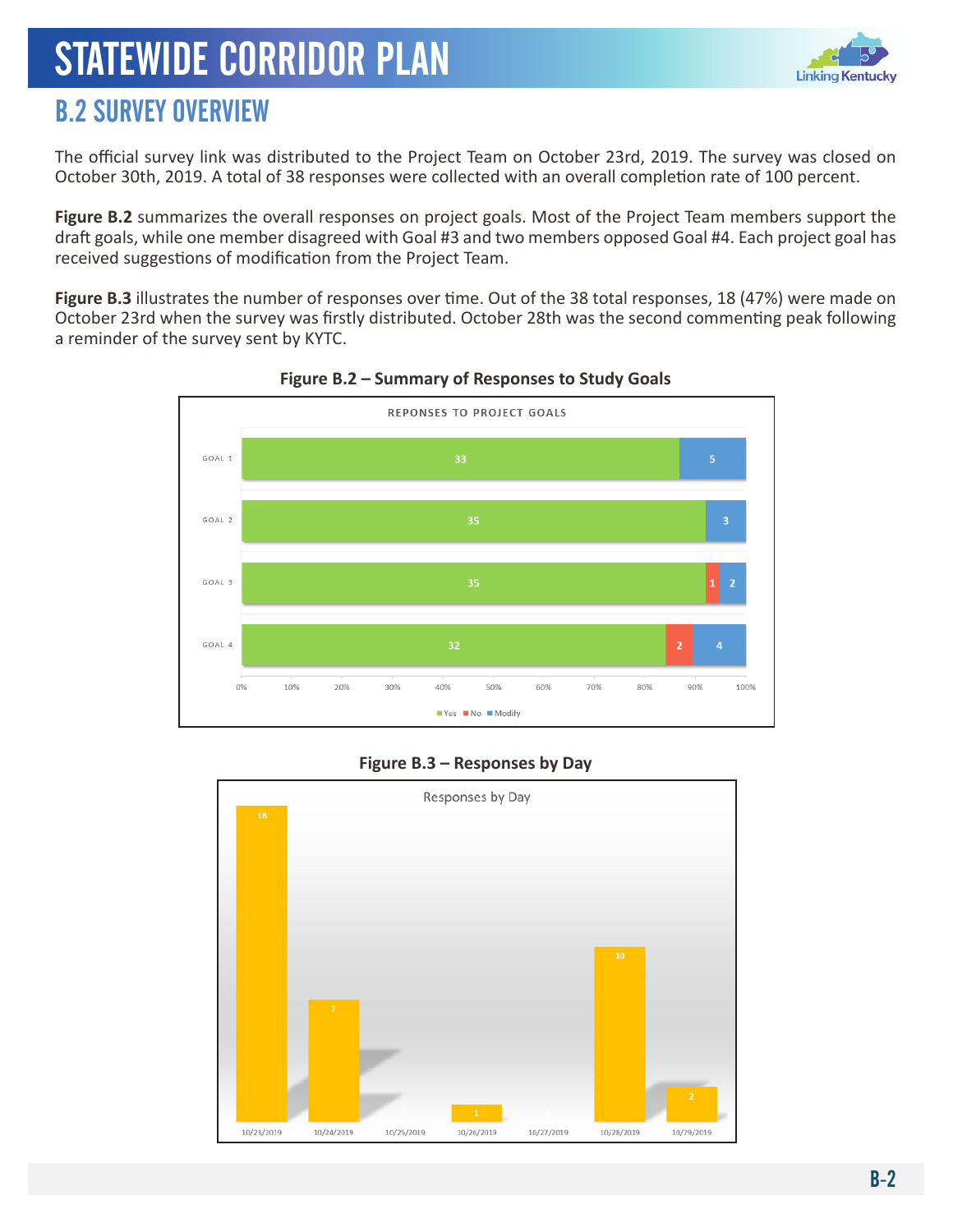

### B.3 SURVEY RESULTS OF PROJECT GOALS

*Goal 1. To identify current and future statewide needs in terms of corridor performance including mobility, accessibility, and safety:* 

#### **33 Yes (87%), 0 No (0%), 5 Modify (13%)**

Suggested modification:

- Add reliability which would include maintenance needs along the route.;
- Add language concerning maintaining the current system;
- Include economic development;
- Recommend adding "regional connectivity"; and
- Replace "in terms of" with "regarding".

#### *Goal 2. To prioritize statewide and regional corridors with the greatest potential to reduce travel time, improve system reliability, improve safety, and promote economic development:*

#### **35 Yes (92%), 0 No (0%), 3 Modify (8%)**

Suggested modification:

- Need to know the how first;
- Add language concerning maintaining the current system; and
- Make safety the first priority.

*Goal 3. To develop practical visions for the most impactful corridors. These visions will identify intermediate (2030) and long-term (2045) transportation needs, planned improvements, and improvement strategies for staged implementation (intermediate and long-term) based on expected corridor performance:* 

#### **35 Yes (92%), 1 No (3%), 2 Modify (5%)**

Suggested modification:

- Suggest rephrasing as "To develop practical visions for the most impactful corridors **and/or segments within those corridors.** These visions will identify intermediate (2030) and long-term (2045) transportation needs, **possible improvement types that address the needs**, and improvement strategies for staged implementation (intermediate and long-term) based on expected corridor performance";
- Suggest including the "next big corridor" ideas and looking with the same vision that was used to develop Parkways;
- Just a note, but the year 2025 was used in the Kick-off Meeting Slides as the intermediate year instead of 2030; and
- Suggest rephrasing as "based on expected corridor performance **and providing suitable system linkages across the Commonwealth of Kentucky**".

*Goal 4. To gather input from key stakeholders, planning partners, and the public. Study goals, methods, and findings will be presented throughout the planning process in a straight-forward manner:* 

**32 Yes (84%), 2 No (5%), 4 Modify (11%)**

Suggested modification: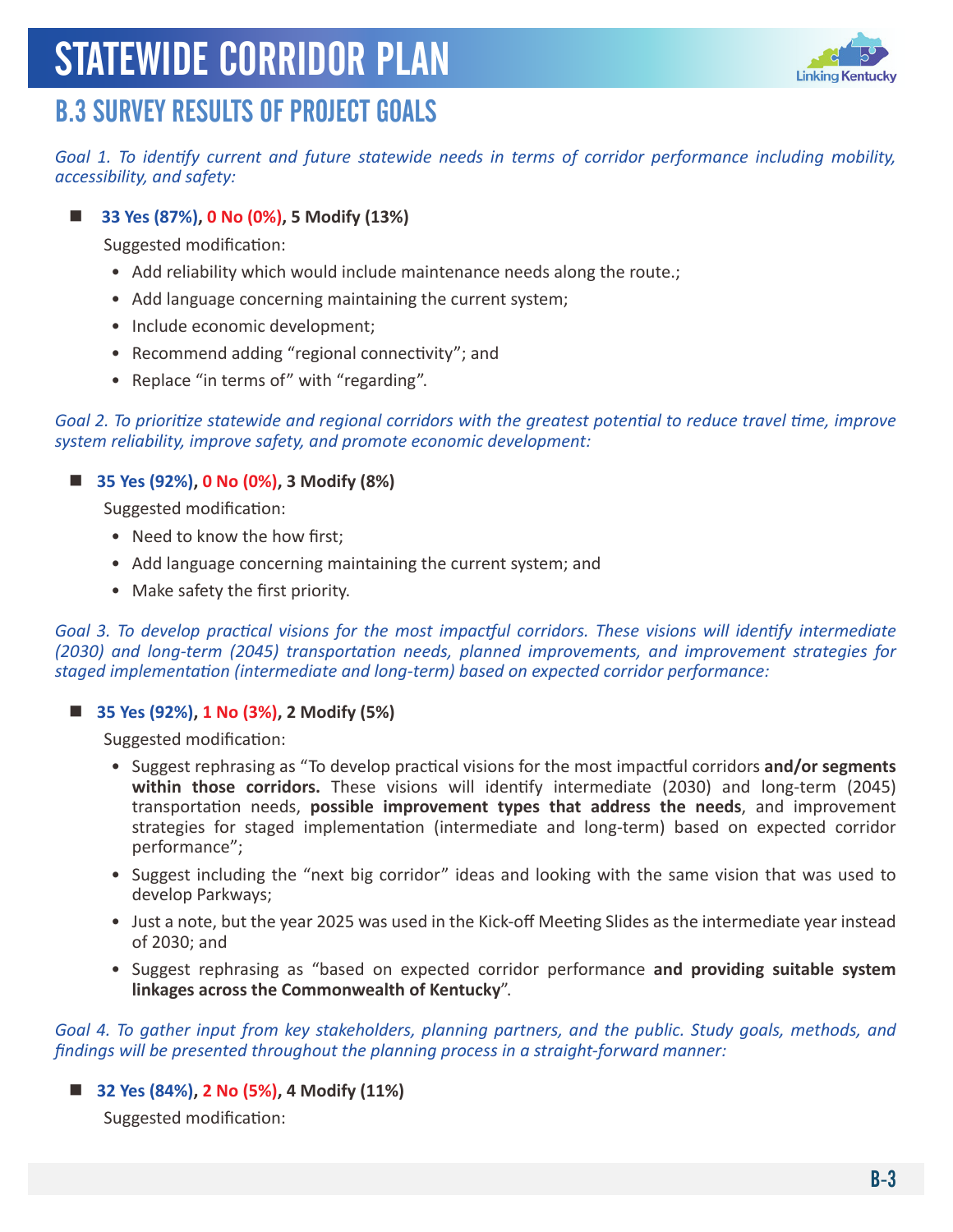

- Looks like this might be two separate goals?
- Is this a goal or what we will be doing with the goals "Study goals, methods, and findings will be presented throughout the planning process in a straight-forward manner";
- This does not sound like a transportation goal;
- Emphasize accessibility and transparency; and
- Just a word of caution, recent direction has lessened the importance of public involvement. We need to be sure that upper management supports out PIP.

#### *Additional Comments:*

- Comment on Goal #3: I just added in the wording "segments of the corridors" since I feel that measuring just the most impactful corridors may be too much to address at one time and could potentially delay improvements on other much needed corridors. I feel that we should continue on to identify the most impactful segments of these corridors before identifying them in the intermediate and long-range plan. This still allows for staged implementation and spreads out the improvements throughout the state in a given year. It looks like this is what's drafted to happen in the Tier 2 prioritization. I may have provided my design engineer perspective, but I hope it helps anyhow;
- Maintenance concerns on the current system needs to be included in the study;
- District leaders will know the corridors that could have the most impact on the region if improved. We hear from officials, live in the area and many of us commute 30 miles or more to work from communities that have no jobs and most everyone leaves the county to go to work; and
- Promoting sustainable transportation corridors would also be important. We want our investment in these corridors to last beyond the foreseeable future.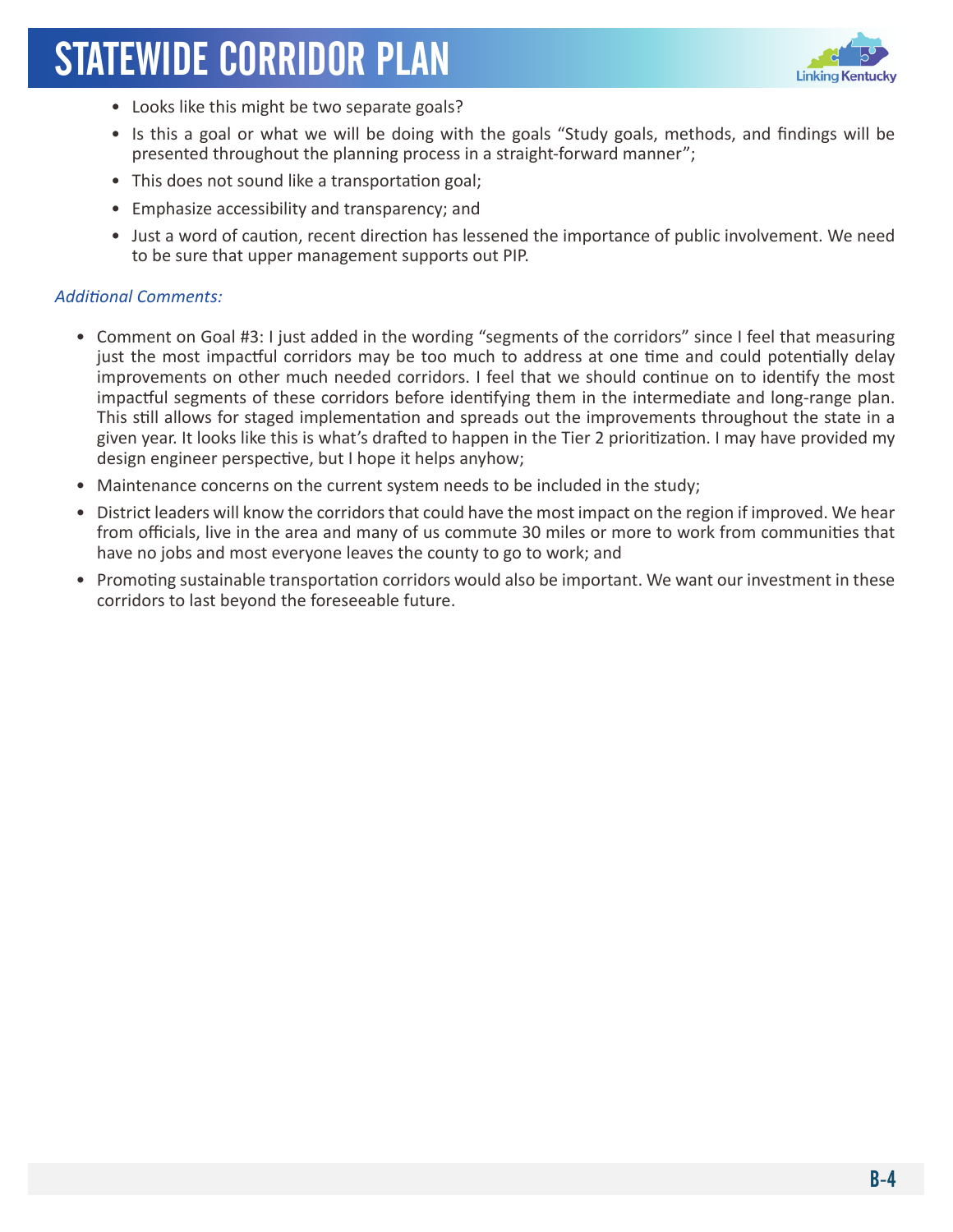

### ATTACHMENT 1 – ORIGINAL SURVEY DATA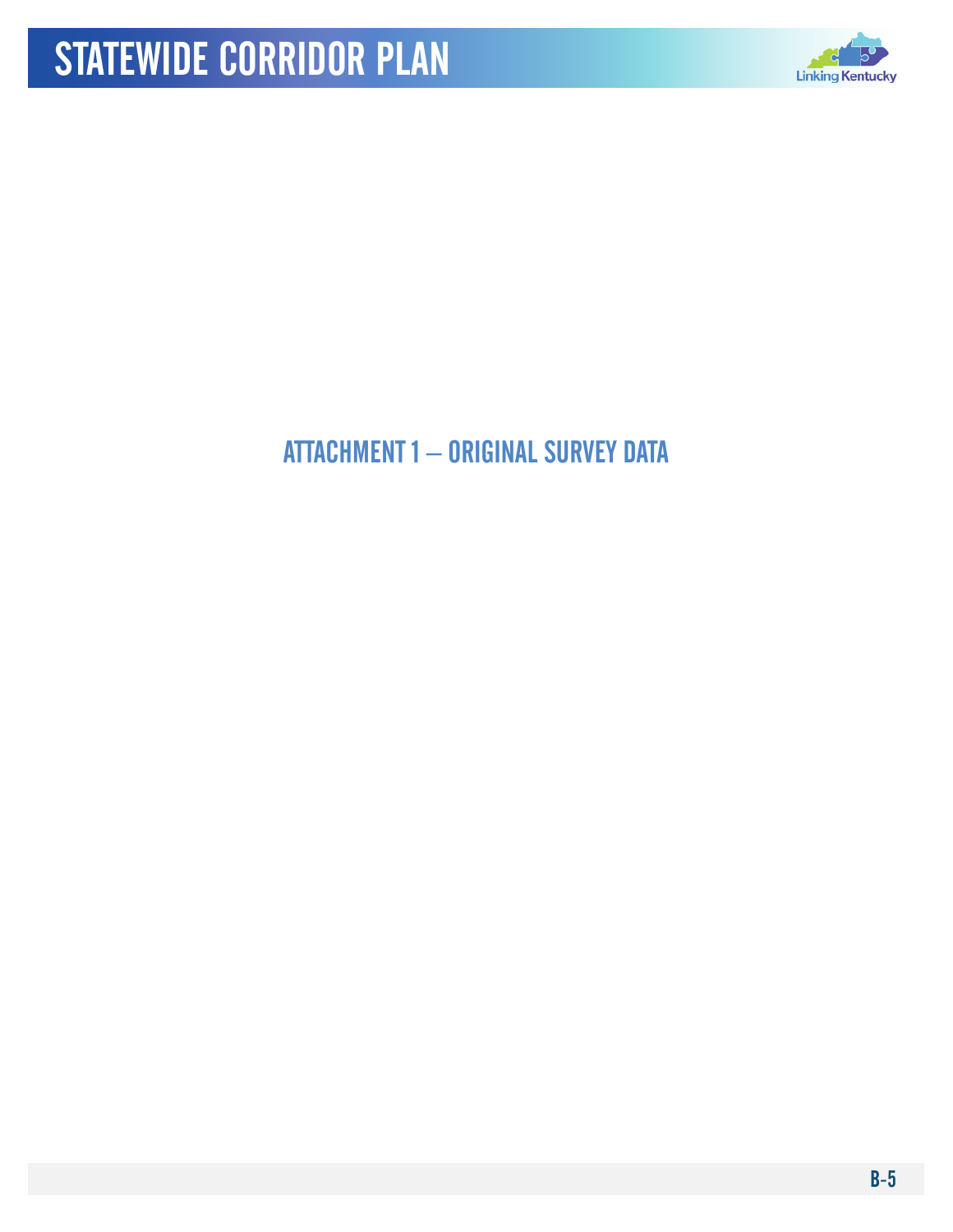

#### **Table B.1-1 – Comments for Project Goals**

| Comments for 1) To identify current and future statewide needs in terms of corridor<br>performance including mobility, accessibility, and safety.                                                                                                                                                                                                                                         | <b>Date</b>         |
|-------------------------------------------------------------------------------------------------------------------------------------------------------------------------------------------------------------------------------------------------------------------------------------------------------------------------------------------------------------------------------------------|---------------------|
| Add reliability which would include maintenance needs along the route.                                                                                                                                                                                                                                                                                                                    | 10/29/2019 7:32 AM  |
| Add language concerning maintaining the current system.                                                                                                                                                                                                                                                                                                                                   | 10/28/2019 8:01 AM  |
| Include economic development.                                                                                                                                                                                                                                                                                                                                                             | 10/23/2019 10:18 AM |
| Recommend adding "regional connectivity".                                                                                                                                                                                                                                                                                                                                                 | 10/23/2019 9:07 AM  |
| Replace "in terms of" with "regarding".                                                                                                                                                                                                                                                                                                                                                   | 10/23/2019 9:06 AM  |
| Comments for 2) To prioritize statewide and regional corridors with the greatest<br>potential to reduce travel time, improve system reliability, improve safety, and<br>promote economic development.                                                                                                                                                                                     | <b>Date</b>         |
| Need to know the how first.                                                                                                                                                                                                                                                                                                                                                               | 10/28/2019 8:40 AM  |
| Add language concerning maintaining the current system.                                                                                                                                                                                                                                                                                                                                   | 10/28/2019 8:01 AM  |
| Make safety the first priority.                                                                                                                                                                                                                                                                                                                                                           | 10/23/2019 10:18 AM |
| Comments for 3) To develop practical visions for the most impactful corridors. These<br>visions will identify intermediate (2030) and long-term (2045) transportation needs,<br>planned improvements, and improvement strategies for staged implementation<br>(intermediate and long-term) based on expected corridor performance.                                                        | <b>Date</b>         |
| To develop practical visions for the most impactful corridors and/or segments within<br>those corridors. These visions will identify intermediate (2030) and long-term (2045)<br>transportation needs, possible improvement types that address the needs, and<br>improvement strategies for staged implementation (intermediate and long-term)<br>based on expected corridor performance. | 10/28/2019 1:49 PM  |
| Yes, need to include the "next big corridor" ideas. We may not always be broke and<br>need to look with the same vision that was used to develop Parkways.                                                                                                                                                                                                                                | 10/23/2019 4:05 PM  |
| Just a note, but the year 2025 was used in the Kick-off Meeting Slides as the intermediate<br>year instead of 2030.                                                                                                                                                                                                                                                                       | 10/23/2019 11:42 AM |
| Based on expected corridor performance and providing suitable system linkages<br>across the Commonwealth of Kentucky.                                                                                                                                                                                                                                                                     | 10/23/2019 9:07 AM  |
| Comments for 4) To gather input from key stakeholders, planning partners, and<br>the public. Study goals, methods, and findings will be presented throughout the<br>planning process in a straight-forward manner.                                                                                                                                                                        | <b>Date</b>         |
| Looks like this might be two separate goals?                                                                                                                                                                                                                                                                                                                                              | 10/29/2019 8:36 AM  |
| Is this a goal or what we will be doing with the goals "Study goals, methods, and<br>findings will be presented throughout the planning process in a straight-forward<br>manner."                                                                                                                                                                                                         | 10/28/2019 2:24 PM  |
| This does not sound like a transportation goal.                                                                                                                                                                                                                                                                                                                                           | 10/28/2019 8:40 AM  |
| Emphasize accessibility and transparency.                                                                                                                                                                                                                                                                                                                                                 | 10/23/2019 10:18 AM |
| Just a word of caution, recent direction has lessened the importance of public<br>involvement. We need to be sure that upper management supports out PIP.                                                                                                                                                                                                                                 | 10/23/2019 8:50 AM  |